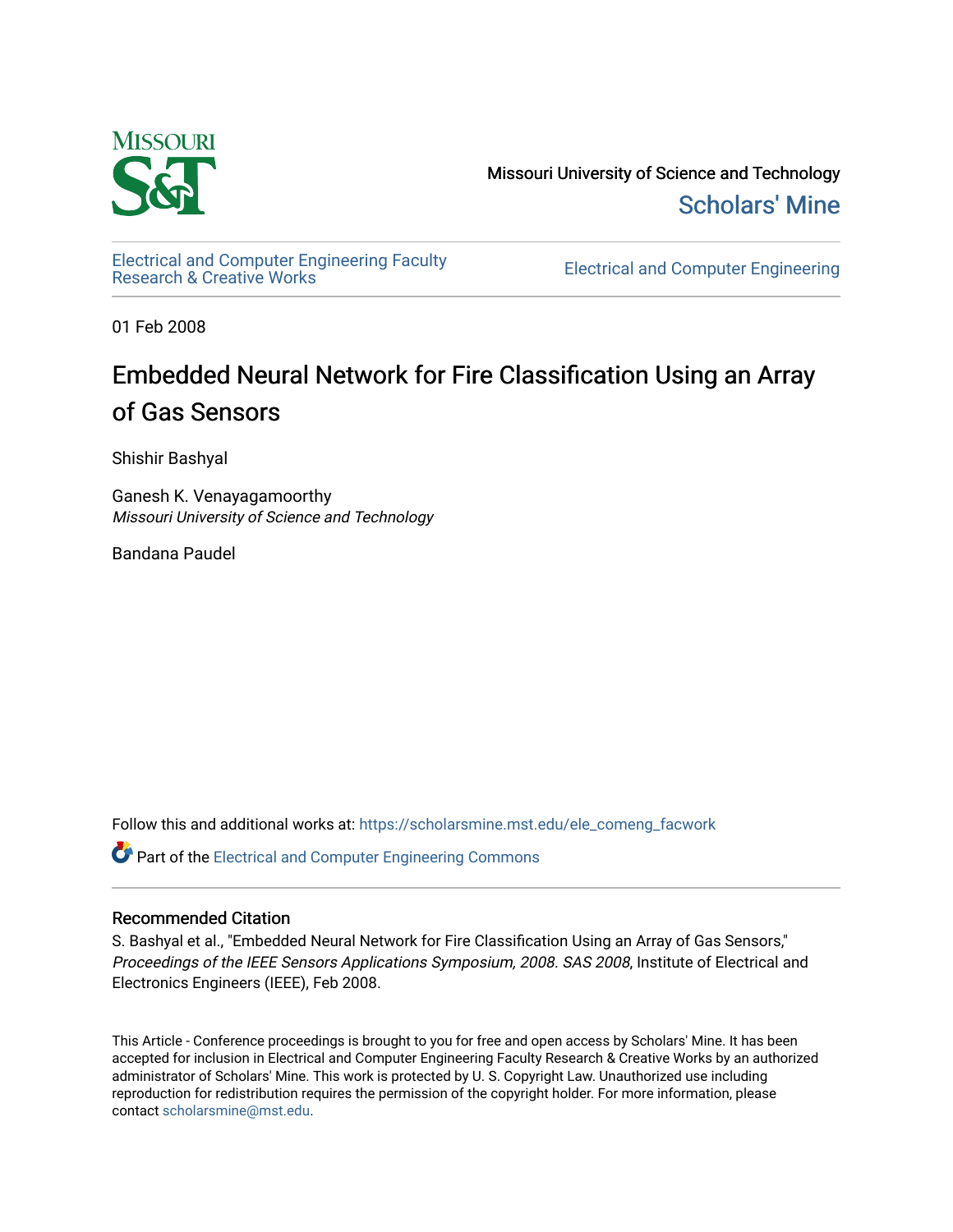## **Embedded Neural Network for Fire Classification Using an Array of Gas Sensors**

Shishir Bashyal<sup>1</sup>, Ganesh Kumar Venayagamoorthy<sup>2</sup>, Bandana Paudel<sup>3</sup>

*Abstract***— Fire is one of the most common hazards in US households. In 2006 alone, 2705 people were killed due to fire in building structures. 74% of the deaths result from fires in homes with no smoke alarms or no working smoke alarms while surveys report that 96% of all homes have at least one smoke alarm. This study discusses the development of a fire sensing system that is not only capable of detecting fire in its early stage but also of classifying the fire based on the smell of the smoke in the environment. By using an array of sensors along with a neural network for sensor pattern recognition, an impressive result is obtained. Instead of confining the ANN to a PC based application, this work extends the implementation of the neural network fire classifier in a general purpose microcontroller. The result is a low cost intelligent embedded fire classifier that can be used in real life situations for fire hazards minimization, for example this intelligent fire classifier can be used for the development of a smart extinguisher that detects the fire, classifies it and then uses appropriate extinguishing material required for extinguishing the particular class of fire.** 

#### **I. INTRODUCTION**

IRE is one of the most common hazard in US households and laboratories killing 2705 people in 2006 [1]. Extinguishing fire in its primitive stage is utmost important for minimizing fire-hazards. One approach to prevent fire from spreading is to devise a mechanism that can automatically detect fire in an early stage, inform the occupants / rescue workers of the fire and possibly take necessary measures to extinguish it. National Fire Protection Association (NFPA) of the United States of America classifies fire into four primary classes and suggests the use of compatible extinguishing material for each class of fire. Commercial automatic fire extinguishers  $\Gamma_{\text{hot}}^{\text{IRI}}$ 

Part of this work was completed at the Undergraduate Research Division (URD), Nepal Engineering College as a senior design project by Bandana Paudel and Binny Maskey. The gas sensors used in this project were made available to Nepal Engineering College by Figaro Engineering Inc for research purposes.

<sup>1</sup>Shishir Bashyal is a Research Assistant at the Real-Time and Intelligent Systems Laboratory, Department of Electrical and Computer Engineering, Missouri University of Science and Technology, e-mail sbashyal@ieee.org.

<sup>2</sup>Ganesh Kumar Venayagamoorthy is the Director of the Real-Time Power and Intelligent Systems Laboratory, Department of Electrical Engineering, Missouri University of Science and Technology, e-mail gkumar@ieee.org.

that are presently available in the market are not capable of identifying the type of fire and often fail to use appropriate extinguishing material as per NFPA directives. Fully automatic fire extinguishers therefore need an ability to sense the fire in its early stage, classify it and then select appropriate extinguishing material(s) to be used.

In this work, an Artificial Neural Network (ANN) is used for fire-classification based on the odor signals detected by an array of gas and temperature sensors. This work differs from previous works in fire detection-classification in three major aspects:

- i. The ANN fire classifier is proposed to be used for selection of appropriate fire extinguishing materials in real time unlike other similar works that use ANN fire classifier for forensic investigation.
- ii. The proposition in (i.) requires that the ANN be implemented in an Embedded System instead of previous PC based implementations.
- iii. The NFPA recommendation is the basis for classification

Works involving the processing of aroma signals often use an array of gas sensors along with a neural network [2], [3], [4]. Electronic noses, as the arrangement is commonly called, have been used in numerous fields to achieve good results. Readers are referred to [5] for a review of different applications of electronic noses. Most of the electronic noses developed are implemented in a Personal Computer (PC) based platform which, due to cost, size and power requirements, limits their use in day to day life. Recently, some works have reported the implementation of neural networks in embedded platforms. In [6], the authors detail some of the features of embedded implementation of an electronic nose.

This study discusses the development of an 8051 family microcontroller based embedded system and implementation of ANN in the embedded system for fire classification. The embedded system consists of an 8 bit Analog to Digital Converter (ADC) used to convert analog signal from the sensor array to digital samples. Taking the sampled sensor signals as inputs, the ANN implemented in the embedded system classifies the fire and displays the result in an alphanumeric display.

<sup>&</sup>lt;sup>3</sup>Bandana Paudel is a Research Assistant at the Smart Engineering Systems Laboratory, Systems Engineering Department, Missouri University of Science and Technology, bp972@umr.edu.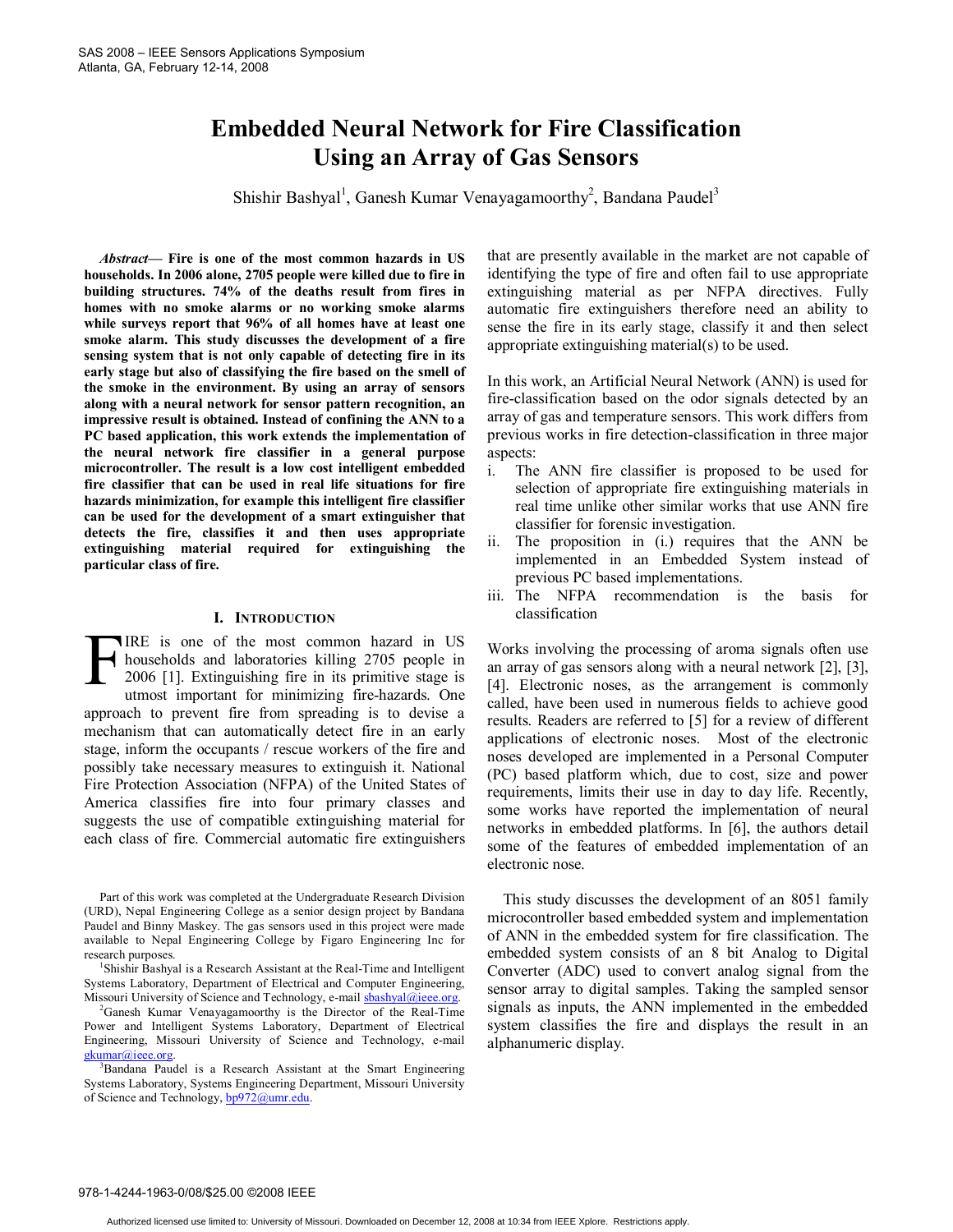#### **II. EMBEDDED PLATFORM**

The embedded platform is built around an 89c55 microcontroller. 89c55 is an MCS51 family general purpose microcontroller and has 512 Bytes of RAM and 20 KB of reprogrammable flash memory.

An array of sensors, comprising of six gas sensors and a temperature sensor, is used for detection of the olfactory signals in the environment. All of the sensors used are tin oxide gas sensors from Figaro Engineering Inc and the different sensors in the array are sensitive to different gases. The analog signal from the sensor array is converted to its digital equivalent using ADC0808, an 8 bit Analog to Digital Converter (ADC). The ADC0808 has an in-built multiplexer and the analog signals from seven different sensors in the array is read by the microcontroller one at a time using the multiplexing feature of the ADC. An alphanumeric display is used to display the signal readings from the sensor during the training phase and to display the classification result during the testing phase.

| <b>TABLE</b> I                | <b>SENSORS</b> |
|-------------------------------|----------------|
| USED IN THE SENSOR ARRAY      | AND.           |
| THEIR RESPECTIVE TARGET GASES |                |

| S.N. | <b>Sensor ID</b> | Detectable gases                                     |
|------|------------------|------------------------------------------------------|
|      | <b>TGS 880</b>   | Volatile gases from food, Alcohol                    |
|      | <b>TGS 822</b>   | Xylene, Toluene, alcohol, volatile organic<br>vapors |
|      | <b>TGS 2600</b>  | Air contaminants, $CO2$ , CO                         |
|      | <b>TGS 2611</b>  | Natural gas, methane                                 |
|      | <b>TGS 2610</b>  | General combustible gas, LP gas, propane             |
|      | <b>TGS 2602</b>  | Air contaminants, hydrogen sulfide, ammonia          |
|      |                  | Thermistor Temperature Sensor                        |



Figure 1: Block Diagram of the embedded system

#### **III. ANN IMPLEMENTATION**

The embedded fire classifier needs an ability to identify specific input patterns from the array of sensors. ANNs have been frequently used for such sensor pattern recognition tasks. In this work, the possibility of training a neural network for fire classification on the basis of gas concentrations in the environment is explored.

When in normal condition, the system displays "Normal" indicating that no fire has been detected. Once the system detects smoke, the system classifies the fire as either Class A or Class B fire as per NFPA directives. Though this work does not incorporate automatic fire extinguishing, the classification result can be easily used for extinguishing purposes.

A multi-layered feed-forward neural network with a single hidden layer is used. The number of nodes in the input layer is equal to the number of sensors in the sensor array (i.e. 7). The hidden layer has 12 nodes and the output layer has 3 nodes (for three different output cases: No Fire Detected, Class A Fire Detected and Class B Fire Detected).

The sigmoid activation function is used for modeling the perceptrons in the neural network. The weights in the network are initialized with random values in the beginning and then the network is trained using the supervised backpropagation learning algorithm.

| <b>TABLE II</b>                   |  |
|-----------------------------------|--|
| SUMMARY OF THE ANN IMPLEMENTATION |  |

| S.N.             | <b>Parameters</b>   | <b>Values</b> | <b>Remarks</b>       |  |
|------------------|---------------------|---------------|----------------------|--|
| $\overline{1}$ . | Average Time        | 3.2           | 550MHZ.<br>PIII      |  |
|                  | for Converging      | Minutes       | Windows98            |  |
| 2.               | Hidden Layer        | 12            |                      |  |
| $\overline{3}$ . | Input Layer         |               | No. of Sensors $= 7$ |  |
| $\overline{4}$ . | Output Layer        | $\mathbf{c}$  | Class A, B; Normal   |  |
| $\overline{5}$ . | Program Size        | 7.3 KB        | Hex file             |  |
| $\overline{6}$ . | <b>RAM</b> Required | 255 Bytes     |                      |  |
| 7 <sub>1</sub>   | Activation          | Sigmoid       |                      |  |
|                  | Function            | Function      |                      |  |

 The reading of the seven different sensors in the sensor array is scanned by the embedded system discussed above and displayed in the alphanumeric display as a value between 0 and 255. These values are then normalized and manually entered to the PC based ANN application for training. After the training is complete, the weights are saved to a text file and then ported to the embedded neural network application.

The embedded neural network is developed using C. Two different C compilers are used during the development of the embedded neural network; the PC based ANN learning algorithm is implemented in Turbo C 3.0 whereas the embedded neural network application is developed using the Small Device C Compiler (sdcc).

#### **IV. OBSERVATIONS AND FINDINGS**

Initially, the sensor array, along with sampling routine in the embedded system, is subjected to different types of fire and subsequent readings in the range of 0-255 is noted manually from the alphanumeric display. The readings are then normalized manually. Table III presents the normalized readings from the sensor array when subjected to different fire conditions.

Of the different types of fire used for training and testing of the embedded ANN; the fire occurring due to the burning